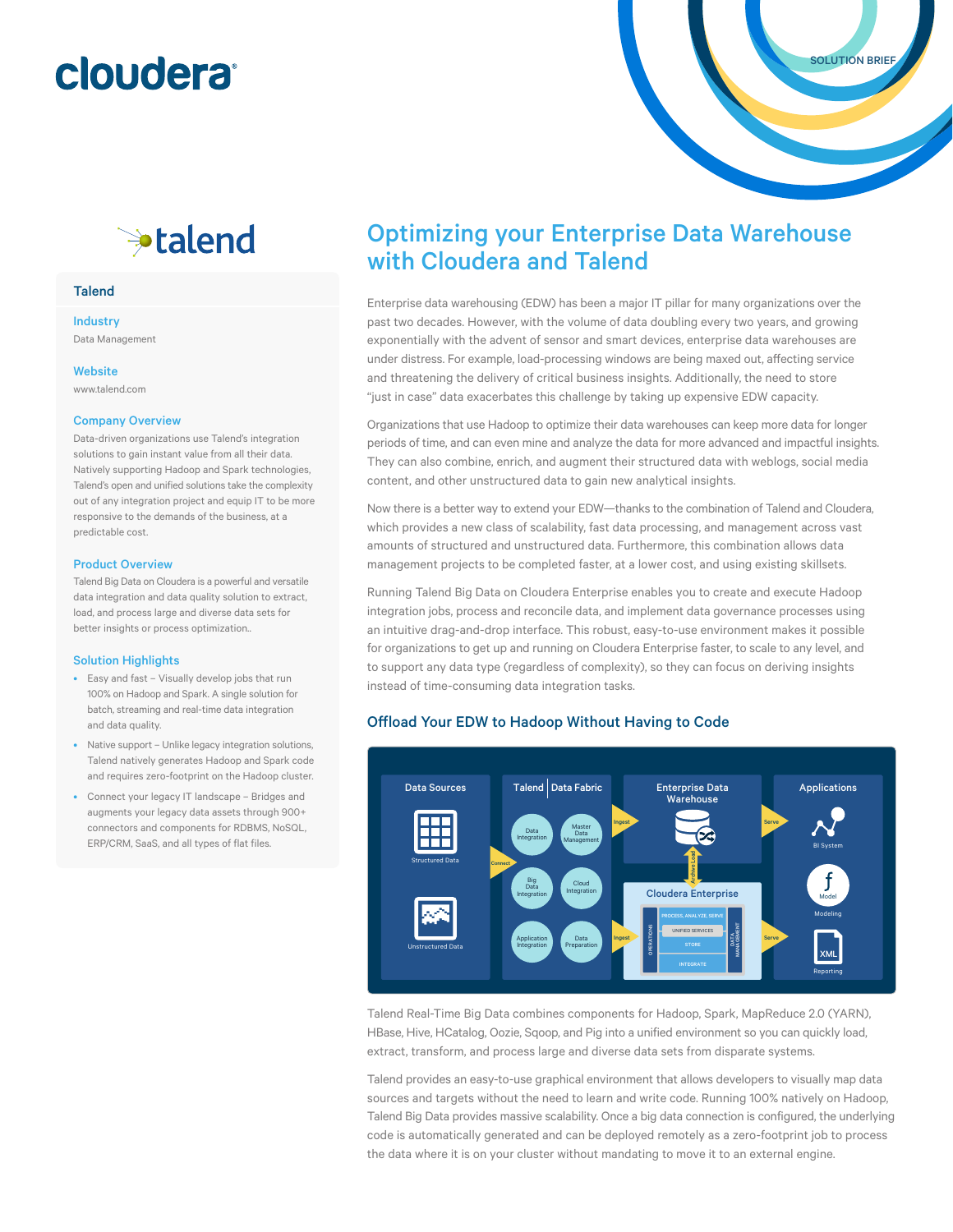# cloudera®

#### Cloudera Enterprise Benefits

#### Stores and Analyzes Any Type of Data

- Leverage the full power of your data to achieve pervasive analytics, increase business visibility, and reduce costs
- Bring diverse users and application workloads to a single, unified pool of data on common infrastructure; no data movement required

#### Enterprise Approach

- Compliance-ready perimeter security, authentication, granular authorization, and data protection through encryption and key management
- Enterprise-grade data auditing, data lineage, and data discovery

#### Industry-Leading Management and Support

- Best-in-class holistic interface that provides end-to-end system management and zerodowntime rolling upgrades
- Open platform ensures easy integration with existing systems
- Open source to achieve stability, continuous innovation, and portability

#### Talend Benefits

#### Fast time-to-value

• Talend dramatically lowers the integration and training efforts needed to bring Hadoop to the core of your IT landscape, accelerating the time-to-value

#### Improved data integrity

• Native Hadoop data quality helps you discover and cleanse data and reconcile it with your current processes, business entities, and applications

#### Predictable pricing

• Both Talend and Cloudera use an open core and subscription-based pricing model allowing to predictably scale your data management costs

#### Future-proof

• Based on an open source foundation, Talend provides an extensible solution that runs at the innovation pace of the Hadoop community and Cloudera

Talend provides data quality functions that take advantage of the massively parallel environment of Hadoop—allowing you to understand the completeness, accuracy, and integrity of data, as well as to remove duplicates. Hadoop data profiling allows you to collect information and statistics about big data to assess data quality, repurposing, and metadata. Additional functions include standardization, parsing, enrichment, matching, survivorship, and monitoring on-going data quality.

#### EDW Optimization Projects Simplified

Together, Talend and Cloudera simplify the task of integrating diverse data structures, regardless of the volume or velocity. As the first enterprise data management solution that natively leverages the power and scalability of Cloudera Enterprise, the combined solution provides:

#### High Performance

Talend generates native MapReduce, Hive, Pig, and Spark code, provides native integration with Cloudera, leverages Spark Streaming in-memory processing, enables end-to end Internet of Things interoperability, and is the only data quality solution to run inside of Hadoop. This translates into faster performing applications.

#### Governed Data Management

Talend Real-Time Big Data is integrated with Cloudera Navigator. This lets users trace data lineage for MapReduce and Spark down to the level of the schema defined by the developer in a Talend data Job, which is crucial for both impact analysis and data lineage.



Talend Integration

#### Low technology and financial risk

Your developers can benefit from a familiar, Eclipse-based environment using open standards. As Talend generates Spark, MapReduce/YARN, Pig, and Java, your ramp-up time is shortened.

Both Talend and Cloudera use a subscription-based pricing model, allowing you to start small and scale over time, while easily managing your up-front financial commitments.